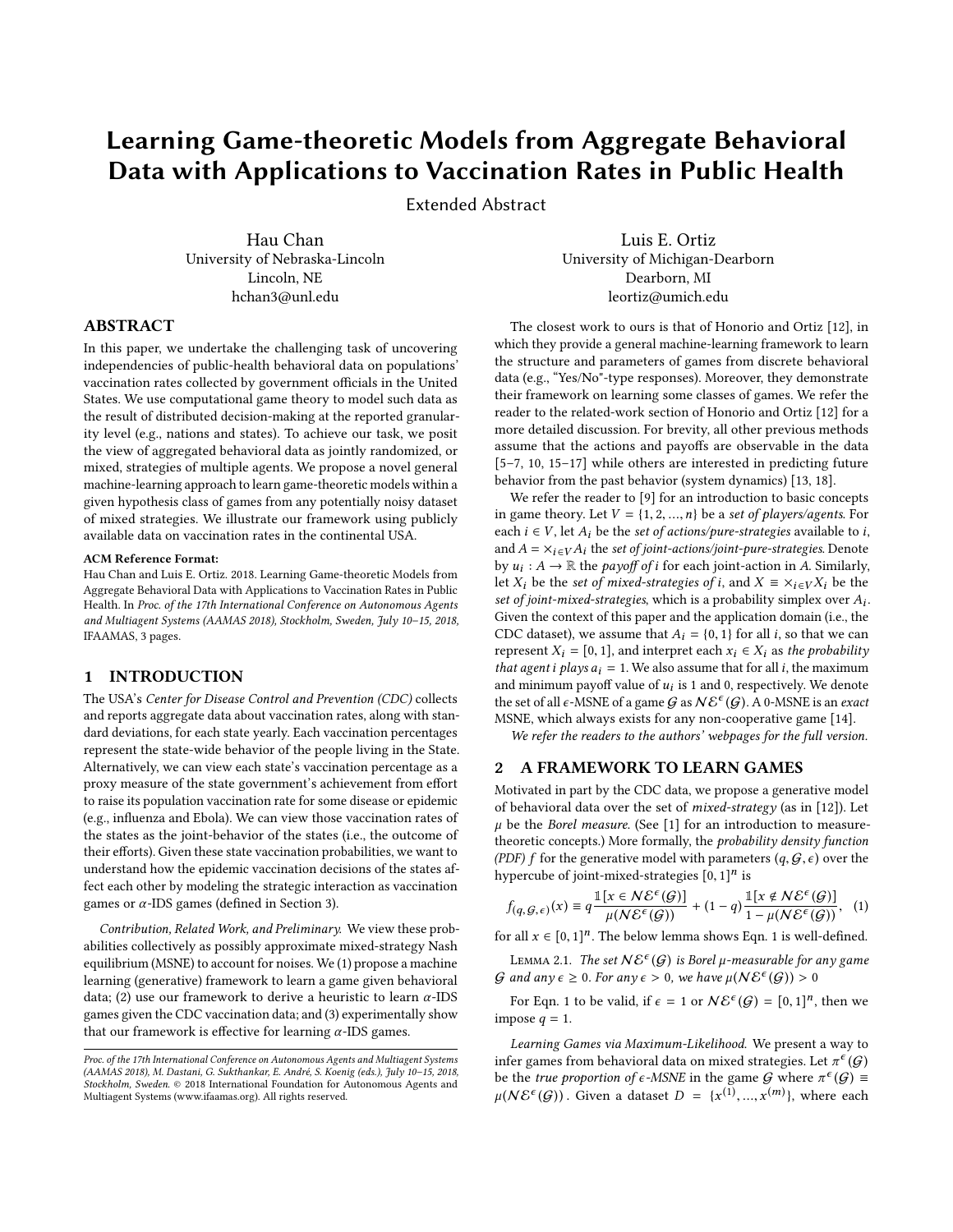$x^{(1)} \sim f_{q,\mathcal{G},\epsilon}$ , i.i.d., let  $\hat{\pi}^{\epsilon}(\mathcal{G})$  be the *empirical proportion of*  $\epsilon$ *-MSNE*:  $\widehat{\pi}^{\epsilon}(\mathcal{G}) = \frac{1}{m} \sum_{i=1}^{m} \mathbb{1}_{\left[ x^{(i)} \in \mathcal{NE}^{\epsilon}(\mathcal{G}) \right]}$ . We denote the Kullback- $\pi^*(\mathcal{G}) = \frac{1}{m} \sum_{i=1}^m \mathbb{1}_{\{X_i^{\epsilon_i} \leq \mathcal{N} \leq \mathcal{G}\}} \mathbb{1}_{\{X_i^{\epsilon_i} \leq \mathcal{G}\}}$ . We denote the *Kultback-*<br>Leibler (KL) divergence between two Bernoulli distributions with parameters  $p_1, p_2 \in (0, 1)$  by KL $(p_1 || p_2)$ .

PROPOSITION 2.2. (Maximum-likelihood Estimation) The tuple  $(\hat{G}, \hat{q}, \hat{\epsilon})$  is a maximum likelihood estimator (MLE), with respect to dataset D, for the parameters of the generative model  $f(q, \mathcal{G}, \epsilon)$ , as defined in Eqn. [1](#page-0-0) if and only if (iff)  $\widehat{q} = \widehat{\pi}^{\widehat{\epsilon}}(\widehat{G})$ , and  $(\widehat{\widehat{G}}, \widehat{\epsilon}) \in \text{OPT}$  and  $(\widehat{G}, \widehat{\epsilon}) \in \text{OPT}$  $\arg \max_{(\mathcal{G}, \epsilon)} \text{KL}(\hat{\pi}^{\epsilon}(\mathcal{G}) || \pi^{\epsilon}(\mathcal{G}))$ .

Dealing with  $\pi^{\epsilon}(\mathcal{G})$  directly would require us to compute all  $\epsilon$ -MSNE of  $G$ ; computing only one  $\epsilon$ -MSNE is PPAD-hard in general [\[3,](#page-2-0) [4\]](#page-2-1). The following lemma provides bounds on the KL divergence.

<span id="page-1-0"></span>LEMMA 2.3. Given a game G with  $0 < \pi^{\epsilon}(G) < \hat{\pi}^{\epsilon}(G)$  and  $N\mathcal{E}^{\epsilon}(G)$  i  $= (0, 1)$  we have  $\mu(N\mathcal{E}^{\epsilon}(\mathcal{G})) \in (0,1)$ , we have

 $-\widehat{\pi}^{\epsilon}(\mathcal{G})\log \pi^{\epsilon}(\mathcal{G}) - \log 2 < \text{KL}(\widehat{\pi}^{\epsilon}(\mathcal{G}) || \pi^{\epsilon}(\mathcal{G})) < -\widehat{\pi}^{\epsilon}(\mathcal{G})\log \pi^{\epsilon}(\mathcal{G}).$ 

From the above, it is easy to see that when  $\pi^{\epsilon}(\mathcal{G})$  is "low enough," we can obtain an approximation to the MLE by simply maximizing  $\widehat{\pi}^{\epsilon}(\mathcal{G})$  only: i.e., arg max $_{\mathcal{G}}$  KL $(\widehat{\pi}^{\epsilon}(\mathcal{G}) || \pi^{\epsilon}(\mathcal{G})) \approx \arg \max_{\mathcal{G}} \widehat{\pi}^{\epsilon}(\mathcal{G})$ .

## 3 APPLICATION: GENERALIZED IDS GAMES

In  $\alpha$ -IDS games [\[2\]](#page-2-2) with *n* state-agents, each state-agent *i* determines whether or not to invest in protection (against epidemics). We denote  $a_i = 1$  if i invests and  $a_i = 0$  if i does not invest and let  $x_i$  be the probability that  $a_i = 1$ . We let  $x = (x_1, ..., x_n)$  to be the joint-mixed strategy profile of all agents and  $x_{-S}$  to be the profile of all agents that are not in S. There is a cost of investment  $C_i$  and loss  $L_i$  associated with the bad event occurring, either through a direct or indirect (transferred) contamination. We denote by  $p_i$ the probability that agent  $i$  will experience the bad event from a direct contamination and by  $q_{ii}$  the probability that agent i will experience the bad event due to transfer exposure from agent j. The parameter  $\alpha_i \in [0, 1]$  specifies the probability that agent *i*'s investment will not protect i against transfers of a bad event. Given the parameters, the *expected cost function of agent i* is  $M_i(x_i, x_{-i})$ 

$$
\equiv x_i [C_i + \alpha_i r_i(x_{-i})L_i] + (1 - x_i)[p_i + (1 - p_i)r_i(x_{-i})]L_i,
$$

where  $r_i(x_{-i}) \equiv 1-s_i(x_{-i})$  and  $s_i(x_{-i}) \equiv \prod_{j \neq i} (x_j+(1-x_j)(1-q_{ji}))$ <br>are i's overall risk and safety functions, respectively. By definition are i's overall risk and safety functions, respectively. By definition, an  $\epsilon$ -MSNE x of an  $\alpha$ -IDS game satisfies

$$
M_i(x_i, x_{-i}) - \epsilon \le M_i(0, x_{-i}) \& M_i(x_i, x_{-i}) - \epsilon \le M_i(1, x_{-i}).
$$
 (2)

Learning. We approximate our MLE objective by maximizing the number of  $\epsilon$ -MSNE in the data when the true proportion of  $\epsilon$ -MSNE of the game is less than the empirical proportion of  $\epsilon$ -MSNE in the dataset We empirically observe that the true proportion of  $\epsilon$ -MSNE in  $\alpha$ -IDS games is very low. This would justify Lemma [2.3](#page-1-0) and our method.

We subdivide the optimization by first optimizing over  $G$ , and then optimizing over  $\epsilon$ . We use an upper bound by applying Eqn. [2.](#page-1-1) Then, we approximate the indicator function in the upper bound using a sigmoid function, which is the standard approach leading to the BackProp algorithm in neural networks [\[11\]](#page-2-3).

Using standard primal-dual optimization and regularization techniques, we obtain and solve a non-linear program (using gradientascent/descent optimization) subject to the respective constraints

on the variables. The process terminates when the objective function satisfies some condition and after exceeding some threshold based on the total running time (i.e.,  $\approx$  5 hours for the CDC dataset).

## 4 EXPERIMENTS ON VACCINATION DATA

Viewing each State as a player in the game, we interpret the vaccination percentages as mixed-strategies and generate 1500 samples i.i.d. according to an n-variate jointly-independent Gaussian PDF, where  $n = 48$ , with the joint mean and standard deviations given by each State's reported vaccination rate and standard deviation in the CDC 2009-20[1](#page-1-2)0 US States H1N1 data  $^1$ . This is our way to account for the noise in the data. We impose an a priori bias for learning where only neighboring states may transfer the virus.

Learned  $\alpha$ -IDS Games. Although game parameters themselves are not our main interest, we highlight similar observations on 10 learned games because they provide anecdotal validation.

Players' Characteristics. All of the players have strategic substitutability behavior – this happens if  $\alpha_i$  < 1 –  $p_i$  for each player *i*. In Figure [1,](#page-1-3) the x-axis denotes the  $\alpha$  values of the players, the y-axis denotes the  $1 - p$  values of the players, and the line is the equation  $\alpha = 1 - p$ . The plot is scaled to capture the  $\alpha$  and  $1 - p$  values. The plot illustrates that our learning formulation produces values of the parameters that are consistent with vaccination scenarios, in which  $\alpha < 1 - p$ .

<span id="page-1-3"></span>

Figure 1: Players' Characteristics of a Learned Game.

<span id="page-1-1"></span>non-trivial best-response – players do not have any "obvious" dom-Player's Best-Response Correspondences. All of the players have inant strategies.

Players' Transfer Risks. The transfer risks of the players are not random – they are correlated to the training examples.

Players' Equilibrium Behavior. Given the learned games, we run a version of some learning-heuristics/regret-minimization [\[8\]](#page-2-4), in which we use the mean vaccination rates as the initial mixedstrategy profile to compute  $\epsilon$ -MSNE in these games.

It turns out that the mean vaccination-rates given in the CDC data is an <sup>0</sup>.35-MSNE of the learned game. We are able to find an exact MSNE which is also a PSNE after trying many initial mixedstrategies that are drawn uniformly at random.

<span id="page-1-2"></span> $^1$ [https://www.cdc.gov/flu/fluvaxview/reportshtml/reporti0910/resources/2009-10\\_](https://www.cdc.gov/flu/fluvaxview/reportshtml/reporti0910/resources/2009-10_coverage.xlsx) [coverage.xlsx](https://www.cdc.gov/flu/fluvaxview/reportshtml/reporti0910/resources/2009-10_coverage.xlsx)